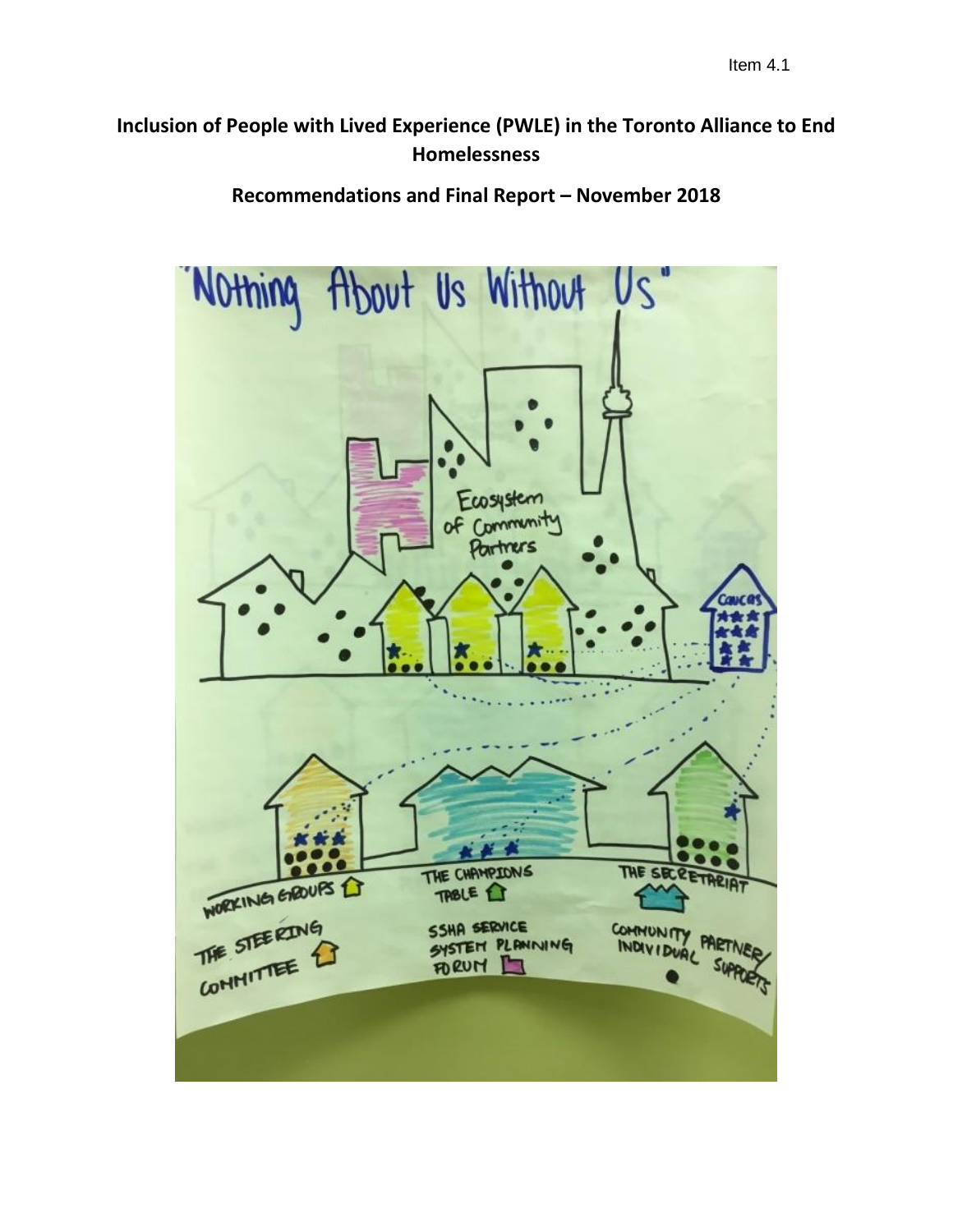

## **Introduction**

By Kira Heineck, Executive Lead, TAEH

This report represents the excellent and committed work done by the TAEH's People With Lived Experience Working Group (PWLE WG) over the last year. Readers will note the careful thought and smart, strategic thinking that went into this work and this final report, including its recommendations for next steps. What this report cannot do, however, is capture the scope of the creative energy, good will and focussed attention this group brought to their work over many meetings and discussions.

They have given the TAEH solid direction and a challenge to action – a call to break ground in how organizations aiming to end homelessness can truly include people with lived experience in all aspects of the work.

I myself have learnt much and look forward to continuing to work with this group, and others, in moving forward to ensure nothing is said, done or decided about people with lived experience of homelessness without them. A big thank you to the support of everyone in getting us this far. We could not have done it without the generous commitment of the Dream-Team of the time and efforts of **Joanna Pawelkiewicz**. Joanna expertly and compassionately both supported and led this group through its deliberations. **Matthew Huxley**, hired on as TAEH's Ambassador of Lived Experience in 2017 to coordinate this work provided steady leadership and continuous motivation to everyone. Matthew also wrote this report, skillfully aided by **Teri Freeman**, a Ryerson University Social Work student currently in placement with the TAEH.

Onwards!

### **Report Outline**

- 1. How the PWLE Reference Group came together? (p.3)
- 2. Key recommendations "Nothing about us, without us" (p.3)
- 3. Chosen model for participation (p.3)
- 4. Definition of PWLE (p.4)
- 5. Caucus: purpose, structure (p.4)
- 6. Cultural audit (p.5)
- 7. Mentorship (p.6)
- 8. Permanent paid position (p.6)
- 9. Proposed timeline (p.7)
- 10. Budgetary implications (p.8)
- 11. Appendix
	- I. 'Nothing About Us Without Us' PWLE engagement
	- II. PWLE Engagement Biographies of PWLE working group members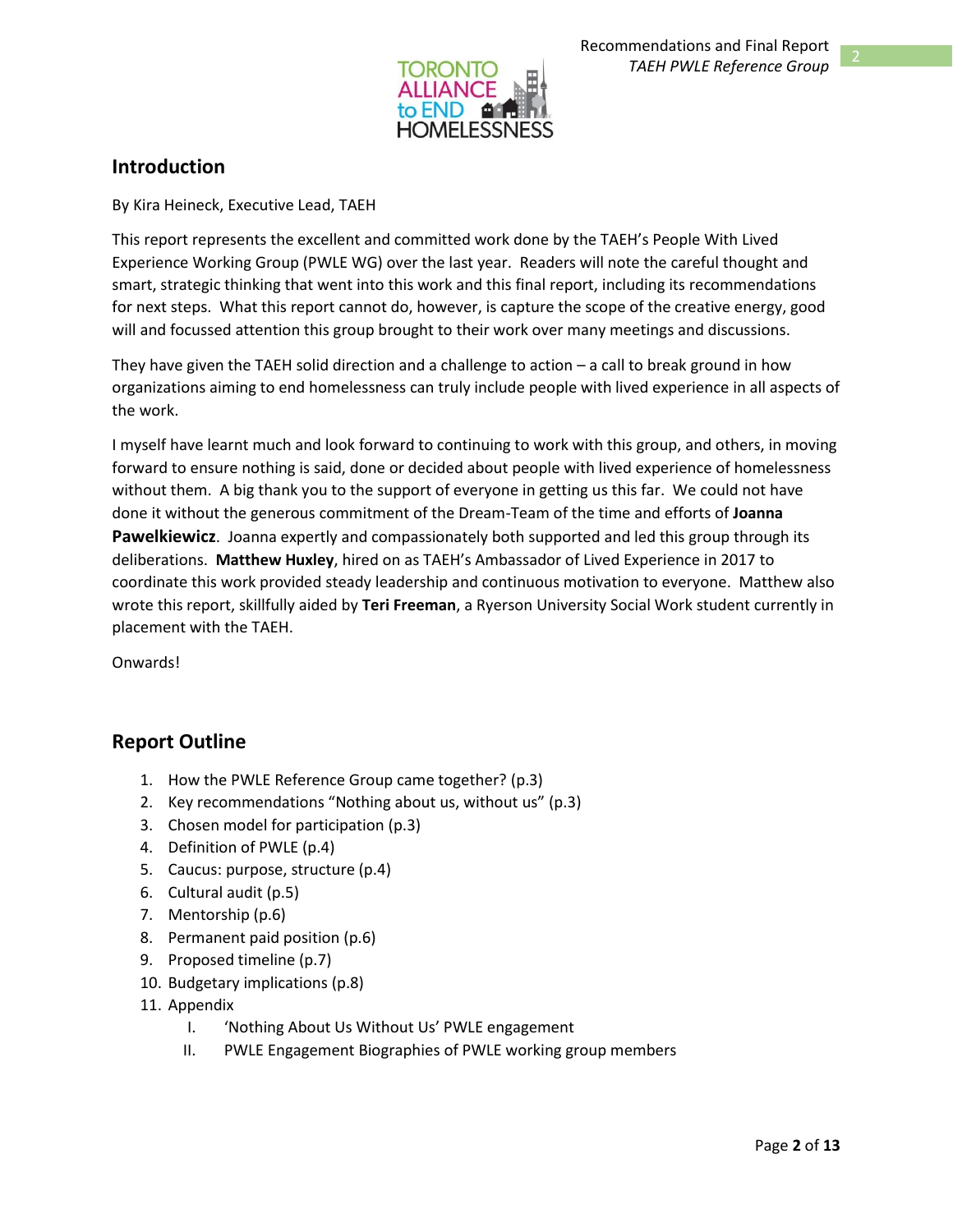### **1. How the Person's with Lived Experience (PWLE) Reference Group came together**

The TAEH PWLE Reference Group is comprised of a group of individuals whom have experienced homelessness, including individuals who have also struggled with mental health issues. The group included nine members of various backgrounds and circumstances, including: Indigenous people, newcomers, refugees, and people who have encountered incarceration, which make up a large portion of the homeless community. The group met for seven two-hour meetings and discussed a variety of ideas and challenges faced by their peers and community members. Thoughts were centred around how they could help make changes in the systems. The group was facilitated by Joanna Pawelkiewicz of the Dream-Team, who hosted the group at the Houselink offices on Bloor Street West and supported by the TAEH Secretariat

An idea that we thought was important to stress, was that there must be inclusion of Persons with Lived Experience (PWLE) at every level of Toronto Alliance to End Homelessness (TAEH). We chose to adopt the "Nothing About Us, Without Us" governance model to ensure that there is inclusion in the decisionmaking process. We believe that this will be a major first step towards ending tokenism, as there has been a consensus that although we are seen, we are not often enough heard. We have proposed that a timeline for specific goals should be set and attempted given this is a new idea, and a hope for full inclusion may be difficult to achieve.

These individuals showed expertise and value through lived experience that is invaluable to the idea of ending homelessness. The PWLE group had a lot of great ideas and passion for this cause and would like to thank you for you support and sincerity to the project.

### **2. Key recommendations - Summary**

Some of the working group's recommendations for the board that were decided during the group meetings are:

- 1. To adopt a "Nothing about Us Without Us" governance model, or to agree to our commitment date within twelve months.
- 2. This, in turn, involves the creation and support of the PWLE Caucus.
- 3. To establish a mentorship program.
- 4. To hire a PWLE Ambassador.

### **3. Chosen model for participation**

The Reference Group reviewed 3 different models of governance and chose to adopt 'Nothing About Us without Us'. We chose this model because we strongly believe that it is important to include those affected by homelessness in the decision-making process. Under this model, PWLE's would be integrated in every aspect of the TAEH, including the Steering Committee and the Secretariat.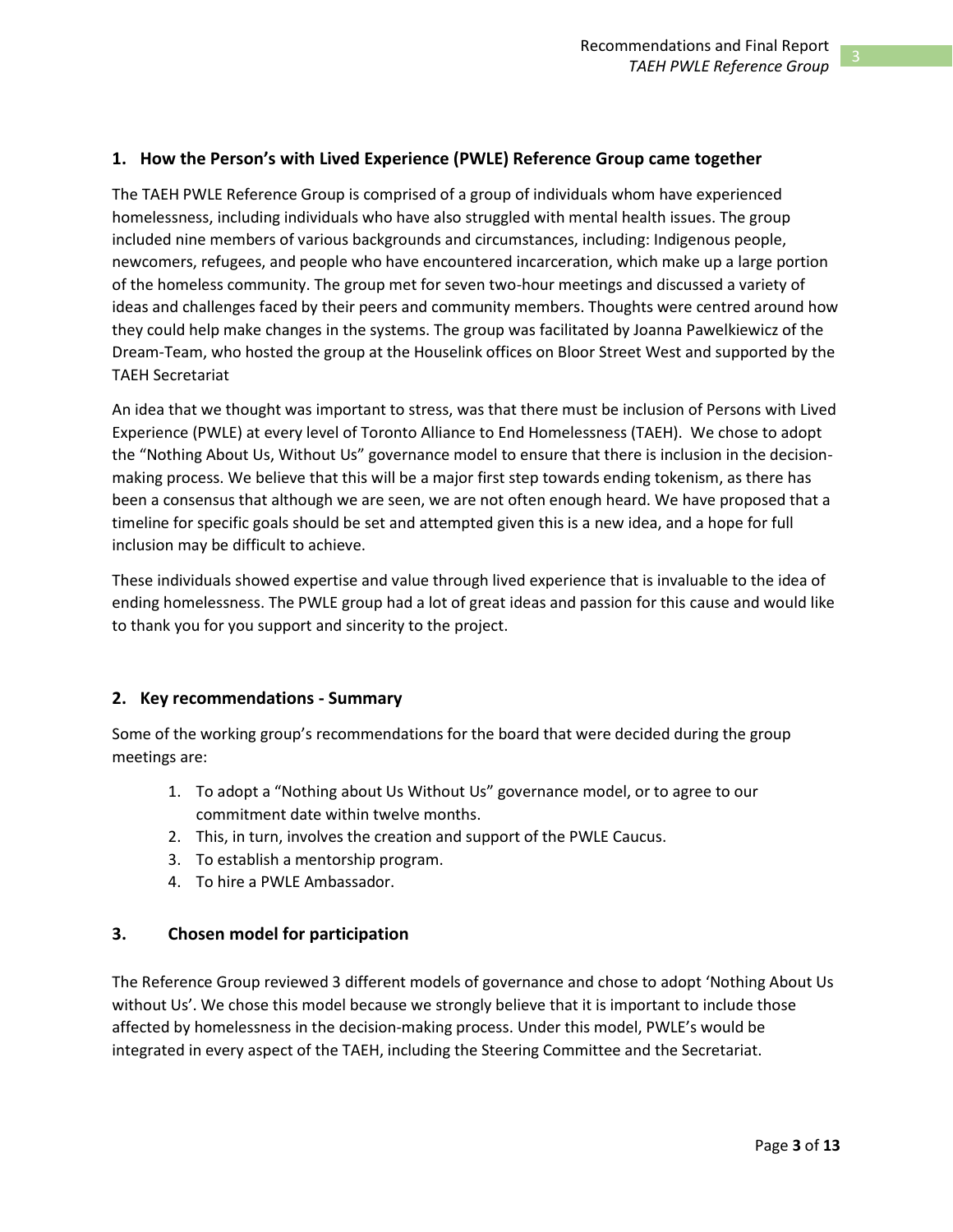### **4. Who is a 'PWLE of homelessness'?**

For TAEH, the PWLE Reference Group defines PWLE as the following:

*A PWLE is a person who has been, or currently is homeless. We want to honour and include people who have experienced different types and lengths of homelessness, if being homeless was a significant part of their life.* 

We strongly believe that individuals who are still experiencing homelessness, poverty or other forms of marginalization should make up the majority of the PWLE caucus. Nonetheless, we welcome and seek mentorship from PWLEs who may currently work within social services, especially the housing sector.

### **5. Caucus Purpose and Structure**

### *Definition*:

The word "caucus" comes from an Algonquian word *caucauasu*, meaning counselor. A caucus is a group of people who share a certain mindset or similar concerns and gather to share counsel together.

### *Proposed Structure & Processes for TAEH's PWLE Caucus*

#### *Objectives:*

- 1. To create space for PWLE to share their experiences at TAEH & support each other.
- 2. To be spokes people for TAEH.
- 3. To provide training on sector issues and other relevant skills.
- 4. To discuss strategies and positions that the Caucus would like the TAEH adopt, prioritizing a PWLE perspective.

*Membership*: PWLE who want to be recognized as official PWLE representatives.

*Size*: 7-12 individuals, depending on how many PWLE are embedded in TAEH. *Process*: Initially, a 3-person panel will interview those interested in joining the caucus. The panel will weigh the following when making their decisions:

*Adherence to PWLE definition*: A PWLE is a person who has been, or currently is homeless. We want to honour and include people who have experienced different types and lengths of homelessness, if being homeless was a significant part of their life.

*Diversity*: Representation of different communities affected by homelessness, different types of homelessness (emphasis on those with expertise of chronic or episodic homelessness).

*Availability & commitment*: Daytime availability, commitment of 1 year, commitment to ongoing education.

*Passion & motivation*: Why do they want to join TAEH? Why do they care about homelessness?

*Skills*: Lived expertise, systems knowledge, useful skills (ex: being able to community through  $IT$ ).

*Reference check*: Candidate will be asked to provide 2 references who can speak to their reliability and ability to work with others.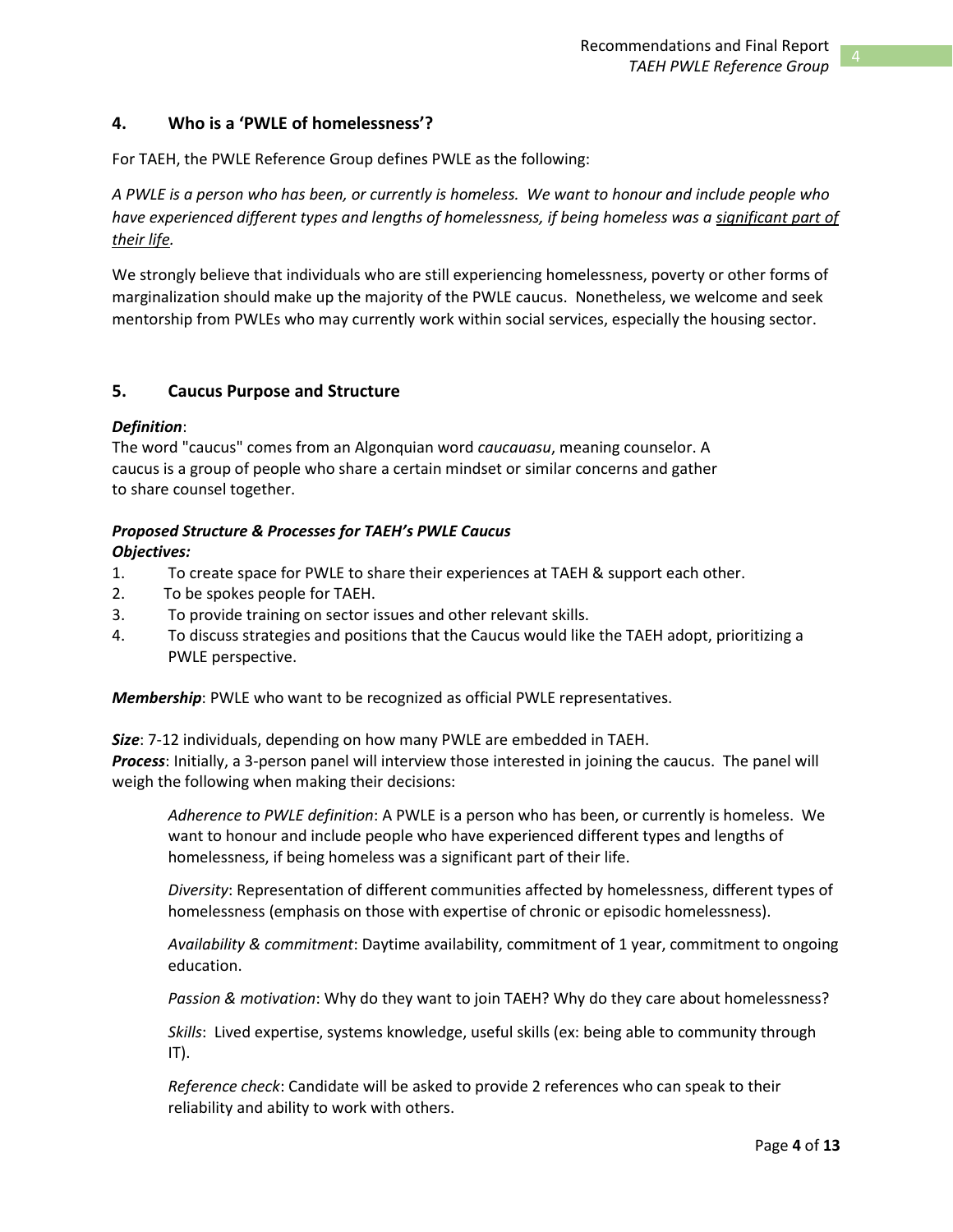*Accountability*: We have had numerous conversations amongst ourselves about how PWLE Caucus members can keep each other accountable. We want to ensure that each member is truly passionate about this work, participating actively, and that they fulfill all their obligations (ex: attendance at meetings, being responsive to communication).

We want to create a system whereby we hold each other accountable, but that we do not feel policed or punished, as can often be the case for low-income people. We think an accountability system should be top of the agenda at the first Caucus meeting. We have not fully flushed out our ideas around this, but we have one working idea:

At each PWLE Caucus meeting, each member must do a summary report of what their work for the last 3 months, including the activities and approximate times. Each member then assesses to what extent they have met their TAEH obligations and assigns a numerical value:

- $\circ$  100% I have attended virtually all the meetings and events I was supposed to. I have been very responsive to communication.
- $\circ$  75% I have attended most of the meetings and events I was supposed to. For the most part, I have been responsive to communication.
- $\circ$  50% I have only attended about half of the events/meetings that I was supposed to. I have been in communication about half of the time.

Each member then hands in their summary sheet to TAEH and is compensated according to their self-assessment (e.g.: 75% means they receive \$75% of the honoraria norm). Any member who assesses themselves at 50% or lower must provide some information to the Caucus about what has prevented them from participating better and what is their plan for increasing their participation. The Caucus then decides if the person can continue being on the Caucus, or if they need to take a leave of absence until their circumstances change or if they should step down from the Caucus altogether.

### **7. Cultural Audit**

Since its inception, PWLEs have not been a significant part of TAEH's organizational development. This means that TAEH has developed a 'culture', meaning a way of functioning that has not specifically considered the needs of PWLE. For example, TAEH heavily relies on email for communication, while the PWLE Reference Group mostly used phones and text messages.

The Reference Group recommends that TAEH undergoes a 'cultural audit' within the next twelve months with a special focus on what changes need to be made to be a welcoming environment for a diverse group of PWLEs. These changes need to be meaningful, yet realistic. For example, it is not possible for TAEH to stop using email, but could TAEH help to bridge the 'digital gap'?

### *How to do this?*

Given limited time and resources, we suggest that TAEH either assigns this to one of the current placement students or ideally, recruits a cultural anthropology student. The student(s) should work closely with the Caucus on the audit. At a minimum, the audit should include interviews with staff, leadership and Caucus members, observations and collection of best practices.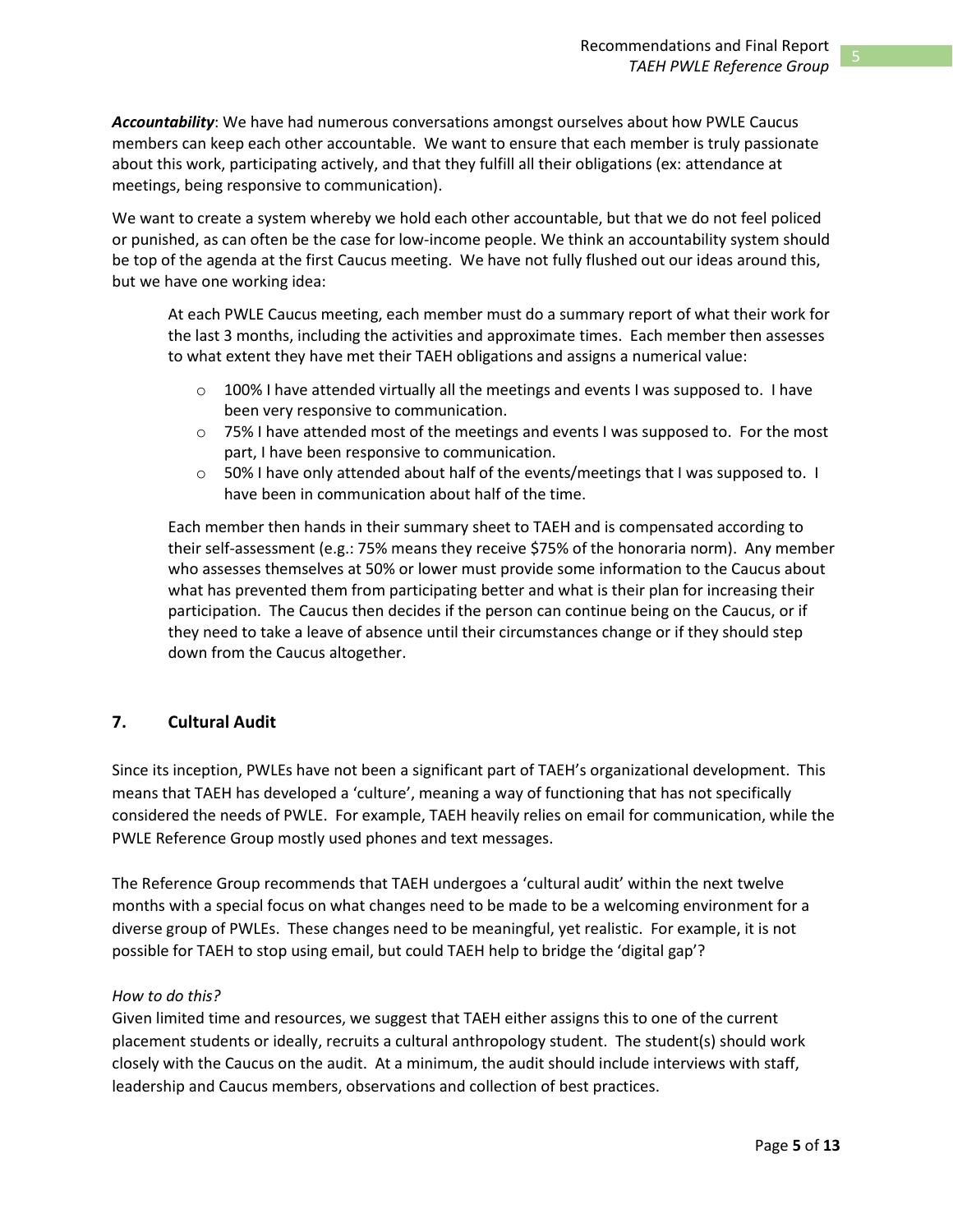### *Deliverable*

The first audit could have modest objectives, such as a list of recommendations about what TAEH should start doing, what they should stop doing or what they should continue doing. Ideally, TAEH's leadership should receive some training on how to work across difference, how to be an ally, best practices for holding accessible meetings.

### **8. Mentorship**

**Overview:** Each Caucus member is matched with a long-time member of TAEH or Steering Committee. The pairs meet 4 times a year, the first meeting should be a 'coffee date' focusing on getting to know each other.

### *Objectives:*

- o To create a welcoming and friendly atmosphere for PWLE.
- $\circ$  To demonstrate strong buy-in of PWLE involvement on the part of TAEH leadership.
- o To build rapport and trust between PWLE and allies.
- o To share expertise.
- o To facilitate PWLE learning of 'the system'.
- o To connect PWLE with workers in the sector.

### **9. Permanent PWLE Ambassador and Coordinator**

*Overview*: A permanent, flexible, part-time position of a PWLE on the staff team.

*Workload*: Even split between skill & knowledge building (including shadowing TAEH staff), Caucus support/coordination and other TAEH duties (including being PWLE advocate, support to caucus and spokesperson).

*Key qualifications*:

- o Experience with coordination or organizing groups.
- o Combination of lived expertise and systems knowledge.
- o Good public presentations.
- o Strong administrative skills (computer, email, typing etc.).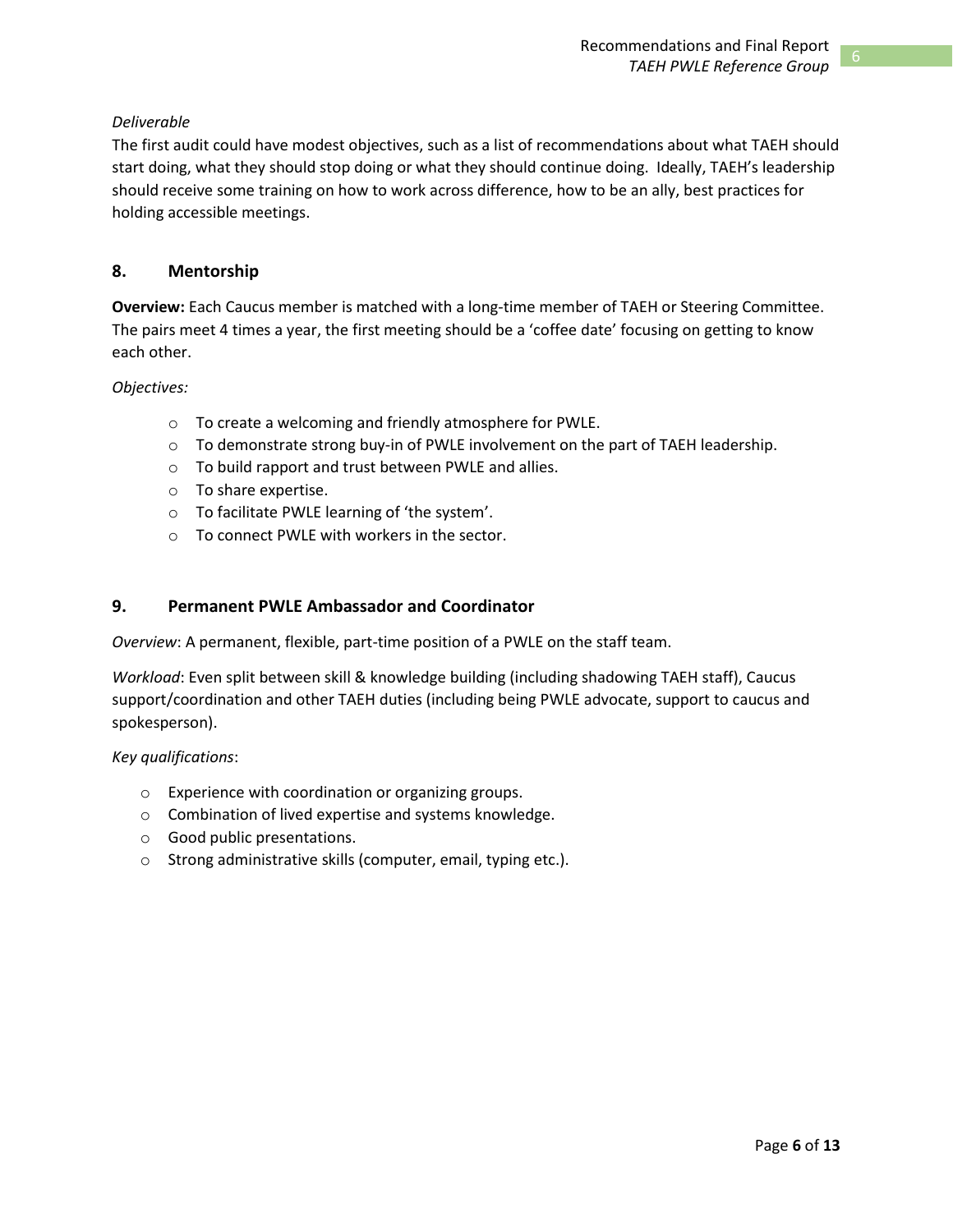# **10. Proposed timeline**

| Activity                                   | November | December | January | February | March | April | May | June | July | August |
|--------------------------------------------|----------|----------|---------|----------|-------|-------|-----|------|------|--------|
| Discussion of why                          |          |          |         |          |       |       |     |      |      |        |
| PWLE should be                             |          |          |         |          |       |       |     |      |      |        |
| incorporated in                            |          |          |         |          |       |       |     |      |      |        |
| <b>TAEH</b>                                |          |          |         |          |       |       |     |      |      |        |
| Undergo an                                 |          |          |         |          |       |       |     |      |      |        |
| organizational audit<br>to gauge readiness |          |          |         |          |       |       |     |      |      |        |
| and accessibility for                      |          |          |         |          |       |       |     |      |      |        |
| PWLE participation                         |          |          |         |          |       |       |     |      |      |        |
| Develop                                    |          |          |         |          |       |       |     |      |      |        |
| commitment                                 |          |          |         |          |       |       |     |      |      |        |
| statement about                            |          |          |         |          |       |       |     |      |      |        |
| PWLE involvement                           |          |          |         |          |       |       |     |      |      |        |
|                                            |          |          |         |          |       |       |     |      |      |        |
| Accept<br>recommendations                  |          |          |         |          |       |       |     |      |      |        |
| from PWLE report                           |          |          |         |          |       |       |     |      |      |        |
| Secure funds to                            |          |          |         |          |       |       |     |      |      |        |
| support caucus and                         |          |          |         |          |       |       |     |      |      |        |
| part-time PWLE                             |          |          |         |          |       |       |     |      |      |        |
| position                                   |          |          |         |          |       |       |     |      |      |        |
| Post PWLE                                  |          |          |         |          |       |       |     |      |      |        |
| Ambassador job                             |          |          |         |          |       |       |     |      |      |        |
| Receive findings of                        |          |          |         |          |       |       |     |      |      |        |
| audit and commit to                        |          |          |         |          |       |       |     |      |      |        |
| making a minimum                           |          |          |         |          |       |       |     |      |      |        |
| of 3 organizational                        |          |          |         |          |       |       |     |      |      |        |
| changes                                    |          |          |         |          |       |       |     |      |      |        |
| Interviews and                             |          |          |         |          |       |       |     |      |      |        |
| hiring of PWLE                             |          |          |         |          |       |       |     |      |      |        |
| Ambassador                                 |          |          |         |          |       |       |     |      |      |        |
| Recruit members of                         |          |          |         |          |       |       |     |      |      |        |
| PWLE caucus panel                          |          |          |         |          |       |       |     |      |      |        |
| Hold 1st caucus                            |          |          |         |          |       |       |     |      |      |        |
| meeting                                    |          |          |         |          |       |       |     |      |      |        |
| <b>Match Steering</b>                      |          |          |         |          |       |       |     |      |      |        |
| Committee                                  |          |          |         |          |       |       |     |      |      |        |
| members with                               |          |          |         |          |       |       |     |      |      |        |
| PWLE for                                   |          |          |         |          |       |       |     |      |      |        |
| mentorship                                 |          |          |         |          |       |       |     |      |      |        |
| program                                    |          |          |         |          |       |       |     |      |      |        |
| Facilitate PWLE                            |          |          |         |          |       |       |     |      |      |        |
| joining 3 working                          |          |          |         |          |       |       |     |      |      |        |
| groups<br>1st mentorship                   |          |          |         |          |       |       |     |      |      |        |
| meeting (can                               |          |          |         |          |       |       |     |      |      |        |
| happen anytime)                            |          |          |         |          |       |       |     |      |      |        |
|                                            |          |          |         |          |       |       |     |      |      |        |
| Hold 2nd caucus                            |          |          |         |          |       |       |     |      |      |        |
| meeting                                    |          |          |         |          |       |       |     |      |      |        |
| Have PWLE                                  |          |          |         |          |       |       |     |      |      |        |
| representation in all                      |          |          |         |          |       |       |     |      |      |        |
| 3 working groups                           |          |          |         |          |       |       |     |      |      |        |
| Hold 3rd caucus                            |          |          |         |          |       |       |     |      |      |        |
| meeting                                    |          |          |         |          |       |       |     |      |      |        |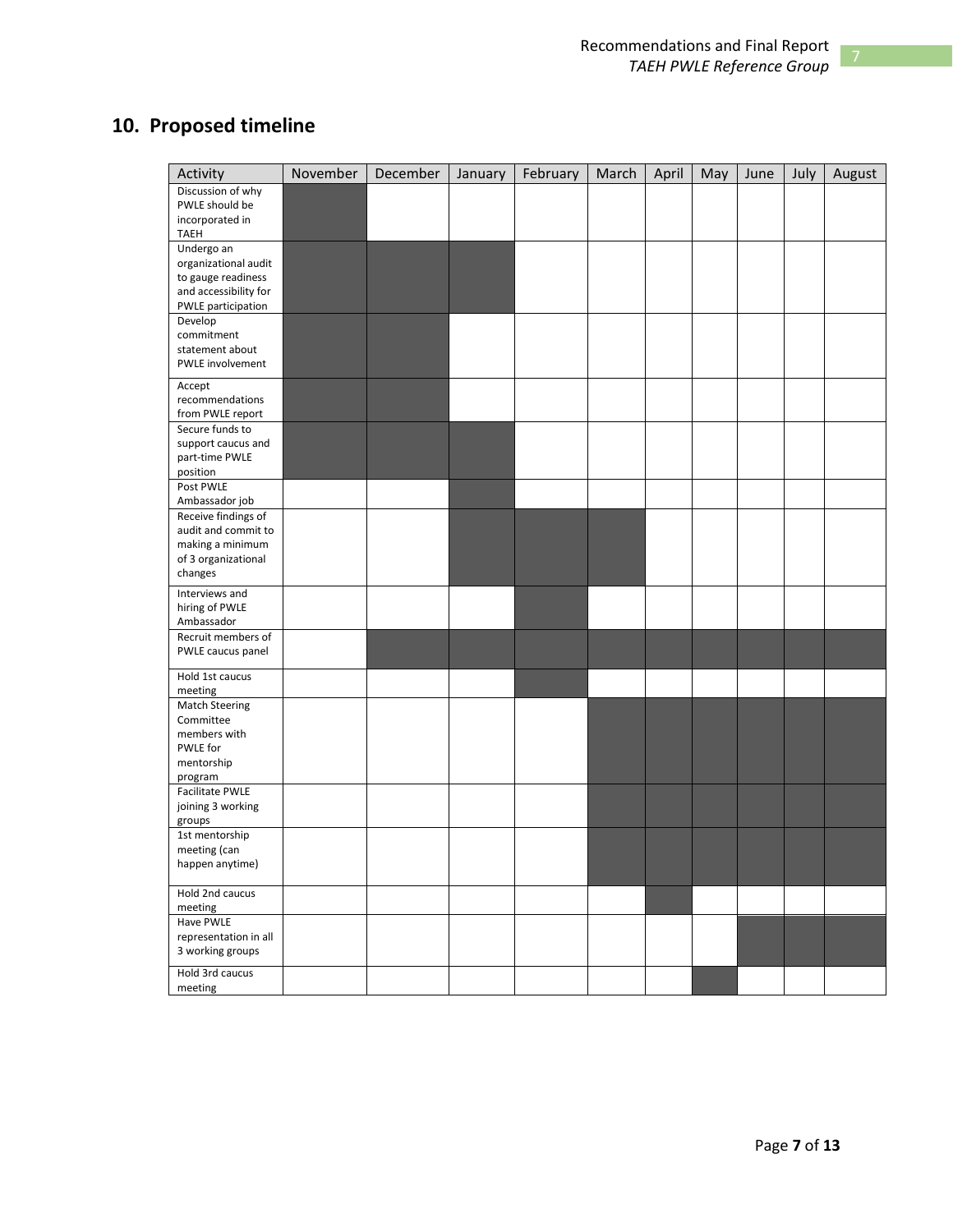### **11. Budgetary implications**

### **Recommendations:**

That every PWLE Caucus member who participates in TAEH in an active, consistent and meaningful way is financially compensated for their contributions similarly

to non-PWLE members (the vast majority of whom do TAEH work on paid time).

So, what would this look like? Initially, each member of the PWLE caucus would contribute a total of 5 hours a month worth of labour to TAEH. This estimate was based on the following calculation:

| Activity                                                                                   | Number of Hours per Year |  |  |  |  |
|--------------------------------------------------------------------------------------------|--------------------------|--|--|--|--|
| Quarterly Caucus meetings--3 hours each meeting                                            | 12                       |  |  |  |  |
| Active participation on 1 working group--monthly meetings                                  | 24                       |  |  |  |  |
| about 2 hours long                                                                         |                          |  |  |  |  |
| Communication: email communication, reading relevant e-                                    | 24                       |  |  |  |  |
| newsletters and bulletins, researching issues when needed-                                 |                          |  |  |  |  |
| 30 minutes/week                                                                            |                          |  |  |  |  |
| Significant events or all TAEH meetings—minimum of 2 a year,                               | 6                        |  |  |  |  |
| 3 hours in length                                                                          |                          |  |  |  |  |
| Total 66 hours x minimum wage (\$14/hour) = \$924/per person annually                      |                          |  |  |  |  |
| Total 66 hours x living wage (\$19/hour <sup>i</sup> )=\$1254/per person annually          |                          |  |  |  |  |
| Total based on full participation of 6 PWLE Caucus members in the first year \$5940-\$7524 |                          |  |  |  |  |

Since we have no knowledge of TAEH operating budget and expenses (at the time of reference group meetings), we don't know if this amount is realistic. We are therefore making some recommendations:

- a. That TAEH continue to commit to including a PWLE Caucus budget line in all future funding applications or fundraising initiatives.
- b. That TAEH provide some financial literacy training to the Caucus and give quarterly overview of income & expenses on the PWLE Caucus budget.
- c. That TAEH include PWLE Caucus members in the decision making about how the PWLE budget be allocated. For example, ask us if we would prefer to be provided with a meal at our Caucus meetings or if we would rather extra cash?
- d. That TAEH begin by compensating Caucus members on a quarterly or monthly basis.

**SEE next pages for APPENDIX I**: Summary of preliminary results presented at September 2018 TAEH Steering Committee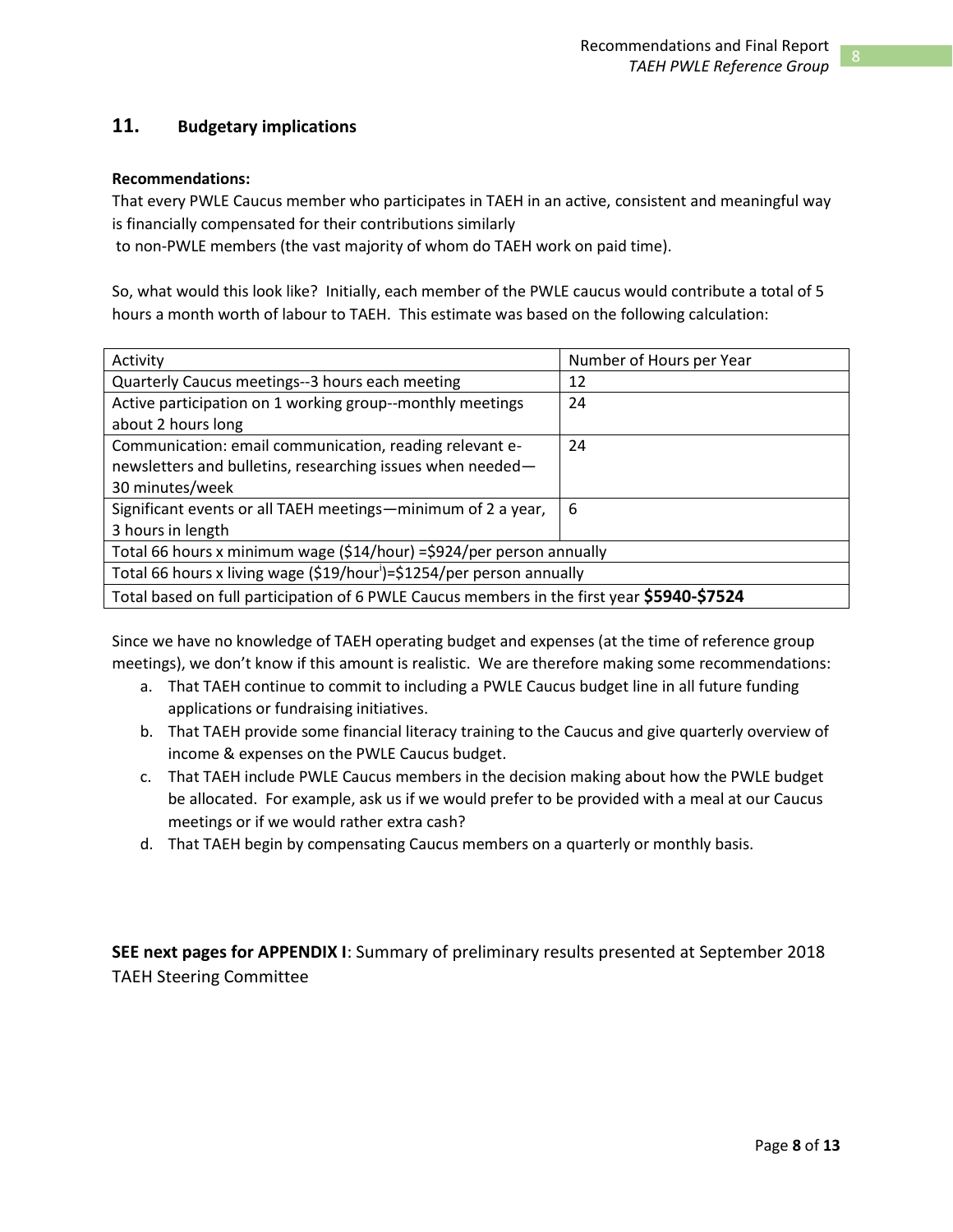# **Summary of Recommendations**

## **Core Members of the PWLE Reference**

Recommendations and Final Report

# **Background**

Convened by the Dream Team, the PWLE Reference Group began meeting in February. Members were recruited through various organizations including Across Boundaries, The Native Women's Resource Centre, the John Howard Society and Covenant House.

The Reference Group met 7 times over the course of several months.

This is a short summary of our key recommendations. The full report outlining our work is currently in draft form and will be ready by the October Steering Committee meeting.



*Hanad, Youssef, Mahmoud, Matthew, Esther & Daniela*



*PWLEs are represented by stars.*

# **Governance Model**

We reviewed various governance models and unanimously chose one we are calling Nothing About Us without Us.

We were greatly influenced by 7 principals for leadership and inclusion of people with lived experience of homelessness developed by the PWLE Caucus at the 2016 CAEH conference.

Under this model, PWLEs would be integrated in every aspect of TAEH, including the Steering Committee and the Secretariat.

In addition, we recommend establishing a PWLE Caucus, which would meet 4 times a year in order to:

> 1. To create space for PWLE to share their experiences at TAEH & support each other

would like TAEH to adopt the TAEH to adopt the TAEH to adopt the TAEH to adopt the TAEH to adopt the TAEH to a<br>TAEH to adopt the TAEH to adopt the TAEH to adopt the TAEH to adopt the TAEH to adopt the TAEH to adopt the TA

- 2. To provide training on sector issues and other relevant skills
- Page **9** of **13** 3. To discuss strategies & positions that the Caucus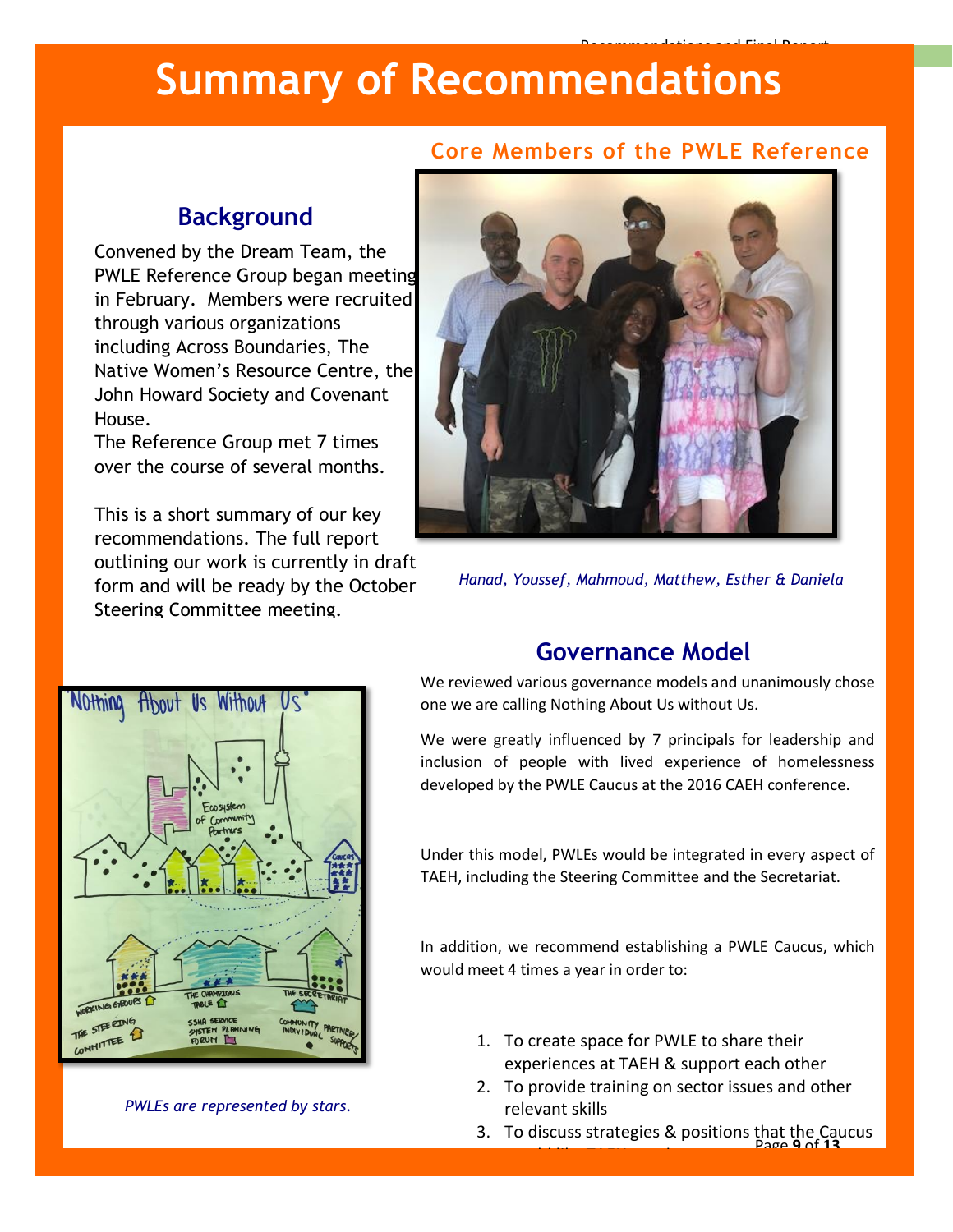# **Changing the Culture**

Since its inception, PWLEs have not been a significant part of TAEH's organizational development. This means that TAEH has developed a 'culture' meaning a way of functioning that has not specifically considered the needs of PWLE. For example, TAEH heavily relies on email for communication, while the PWLE Reference Group mostly used phones and text messages.

The Reference Group recommends that TAEH undergoes a 'cultural audit' within the next 12 months with a special focus on what changes need to be made in order to be a welcoming environment for a diverse group of PWLEs. These changes need to be meaningful, yet realistic. For example, it is not possible for TAEH to stop using email, but could TAEH help to bridge the 'digital gap'?

## **Remuneration**

*Recommendation:* that every PWLE Caucus member who participates in TAEH in an active, consistent and meaningful way is financially compensated for their contributions similarly to non-PWLE members (the vast majority of whom do TAEH work on paid time).

We understand that TAEH is operating under



# **Accountability**

We have had numerous conversations amongst other selves about how PWLE Caucus members can keep each other accountable. We want to ensure that each member is truly passionate about this work, that they participate actively and that they fulfill all their obligations (ex: attendance at meetings, being responsive to communication).

*TAEH PWLE Reference Group*

## **Timeline**

Organizational change takes time and we have created a timeline for the implementation of our recommendations. For example, we suggest that the PWLE Caucus consist of 6 members in its first year and that the permanent paid (part-time) PWLE position be established in the early spring of 2019.

## **Mentorship**

We want to build strong relationships between the PWLEs and the leadership of TAEH. We propose a mentorship program whereby each PWLE Caucus member is matched with a member of the Steering Committee or a Working Group chair. The pair will meet several times throughout the year in order learn about each other and share expertise.

## **Key Recommendation**

- 1. We ask that the Steering Committee endorse the full inclusion and integration of PWLEs in TAEH.
- 2. We ask that the Steering Committee direct the staff team to develop and carry out a work plan that helps TAEH achieve full integration of PWLEs within 12 months. Please see our full report for more details.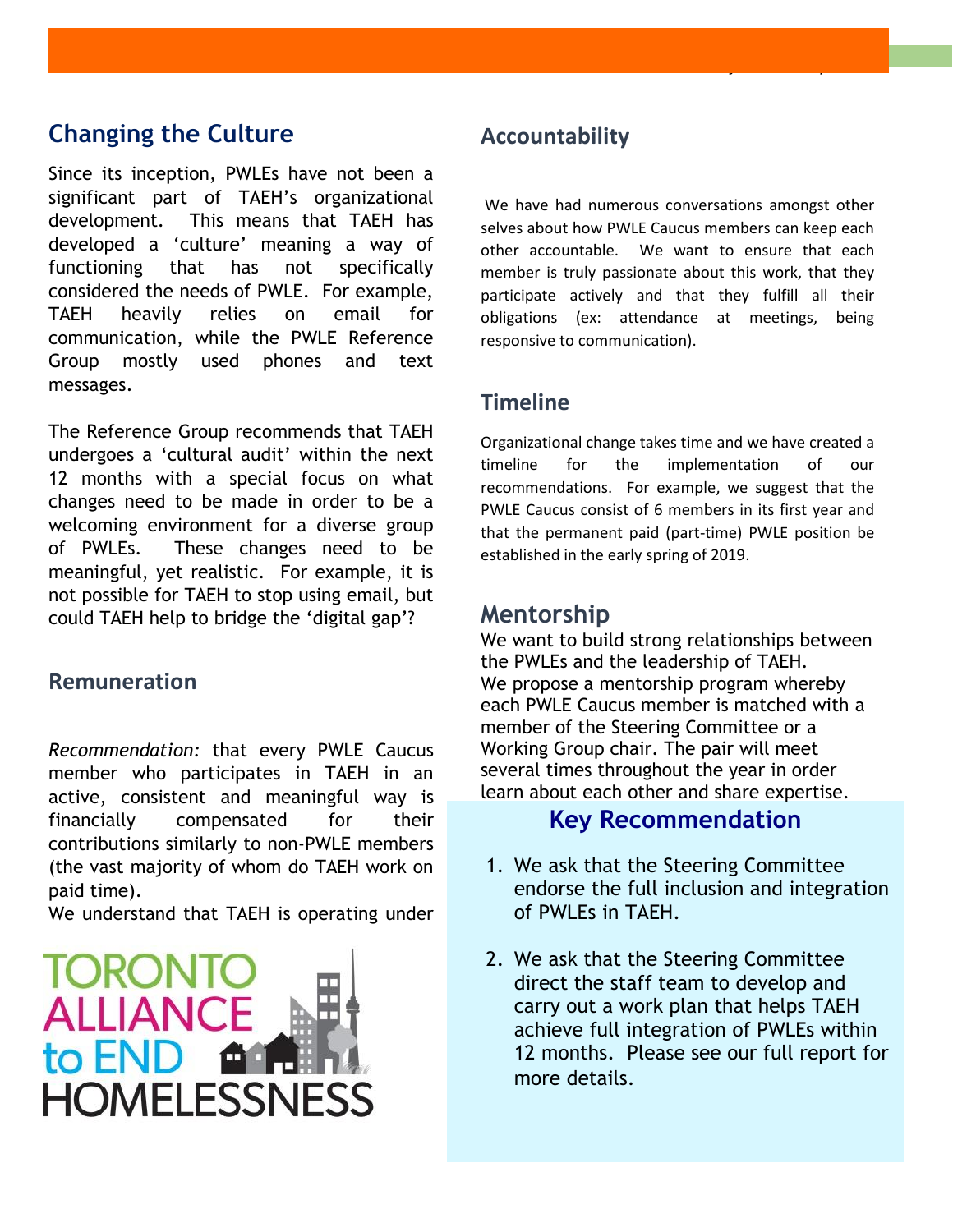### **APPENDIX II: PWLE Reference Group Bios**

### *Mahmood*

Mahmood became homeless in 1997 for over two years and had to sleep in High Park and a Country Time coffee shop during that period. He eventually stayed in a shelter for three months before securing housing in the community. Mahmood lived in four different apartments after that and has been settled in a supportive housing unit for the last three years where he reports that he is happy.

Mahmood decided to become a part of the PWLE group after he "tried it and liked it" and wants to help other people who are homeless to change their lives.

Mahmood hopes that the TAEH will be able to help people to find housing and give people pocket change if they are on the streets.

Mahmood enjoys working out three times per week and swimming twice a week and reports that "getting strong" is one of his accomplishments. Mahmood reports that he was born in Kuwait and grew up in Jordon and has been a member of Across Boundaries for the last five years.

### *Matthew*

Matthew is a non-status Indigenous person that spent most of his life, from a very young age, in "the system". Matthew has also spent 20 to 22 years on the streets struggling to live. Matthew has recently secured housing with his family members.

Matthew believes that homeless people will need to be given a voice, and a seat at the table to accurately share the difficulties that members in their community have in common. The people that are living these realities need to be accurately depicted and received by decision makers.

Matthew wanted to be a part of the PWLE group at TAEH to stand up and try to get a voice in the crowd, so he can speak out about the issues surrounding poverty. Matthew believes that PWLE need to have a voice and will eventually be involved in helping solve the general goal of ending homelessness and poverty.

Matthew has come a long way in his life, but the only thing that kept him going was realizing that he had the power to change what he was going through.

### *Esther*

Esther became homeless because of domestic violence in 1998. Esther slept under a bridge for three months until she ended up at a shelter for women. From there, Esther was housed in a co-op for over ten years in the Annex where she is very happy.

Esther thinks that homelessness can be ended by building more affordable housing and investing more in mental health and addictions because half of the homeless people suffer from one form or another of either mental health or addictions.

Esther feels passionate about the PWLE group helping and being a part of a group that fights to end homelessness.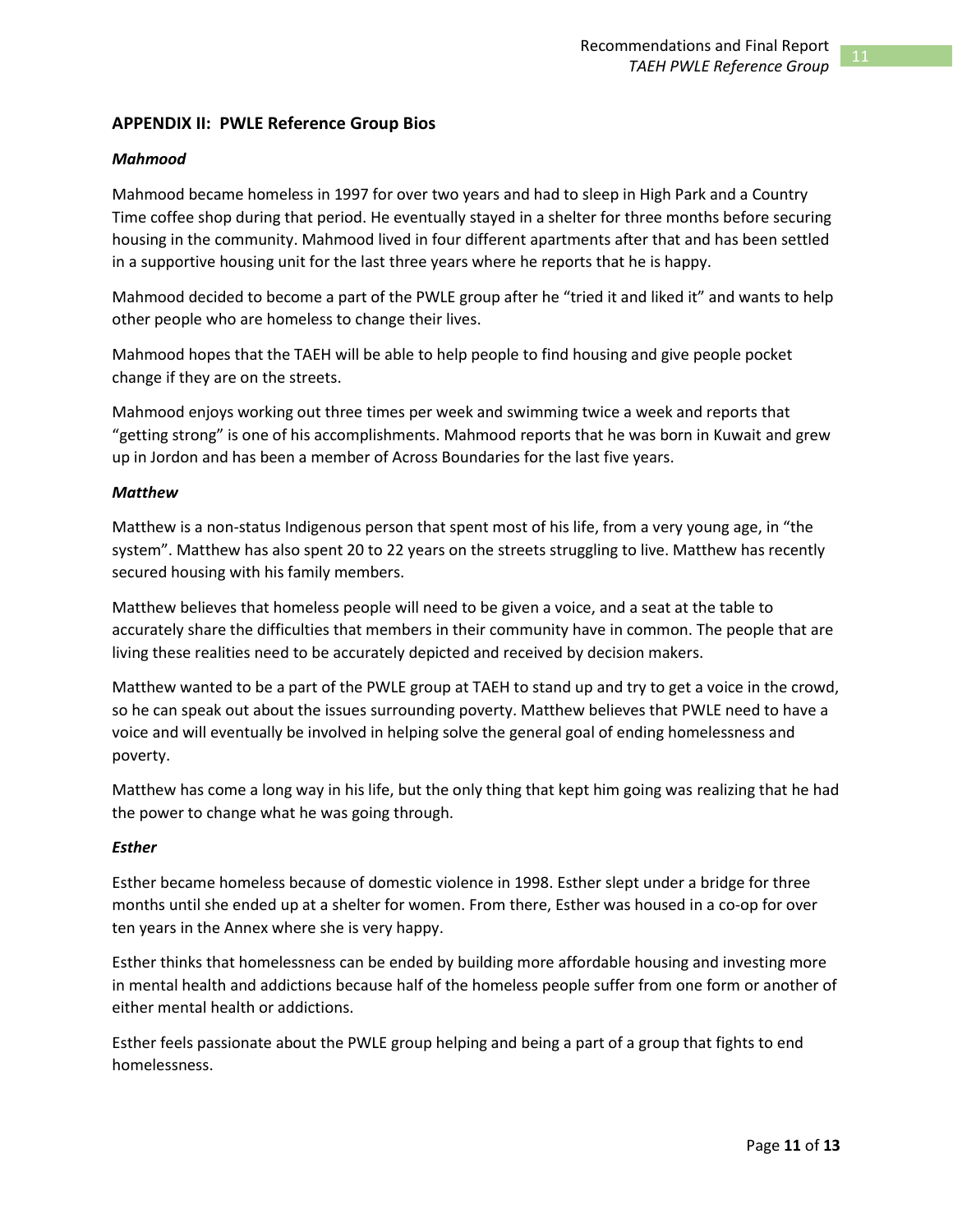Esther hopes that TAEH's mission to end homelessness in Canada by 2020 is fulfilled but they have the will of government foresight and support.

Esther has a dream about becoming a writer and writing about her life experiences. She enjoys reading, photography, documentaries and taking walks.

### *Yusuf*

Yusuf became homeless because of his addiction challenges. Yusuf suffered a head injury during this period which made his situation worse and he ended up in and out of jail. It was during one of his court appearances that he was connected to a mental health court support worker at CMHA who encouraged him to meet with a psychiatrist for a mental health assessment in 2000. It was then that Yusuf was diagnosed, began treatment and has been stable since. Yusuf moved into permanent supportive housing in 2001 and eventually moved into his own apartment with supports as needed.

Yusuf believes that homelessness can be eradicated by building houses.

Yusuf joined the PWLE group because of the staff and the need to help. Yusuf stated that it makes him feel useful and want to help other people. Yusuf hopes to work at ending homelessness by contributing through his volunteer efforts.

Yusuf feels very lucky to be alive and to have the opportunity to help the TAEH because in his country of origin he would have been killed because of his addiction challenges.

### *Hanad*

Hanad has been homeless three different times in his life and which were bad experiences that resulted in his physical and mental health challenges. Hanad had nowhere to go and did not want to go shelters because of witnessing previous violent incidents. Hanad was eventually able to access permanent supportive housing and has been there ever since.

Hanad believes that more homes need to be built and there must be political will to end homelessness.

Hanad wanted to be a part on the PWLE group because of his own experiences with homelessness. Hanad believes that every individual has different experiences of homelessness and that the stories of homeless victims need to be told.

### *Daniela*

Daniela decided to leave her family home when she was 16 years old due to violence and abuse. She moved to Toronto and "couch-surfed" for four years eventually securing a room in a rooming house where she lived for a year before renting her first apartment where she stayed for 43 "glorious" years. This gave her the opportunity to finish high school and complete one year of college.

Daniela believes that prevention is the key to ending homelessness and people should not lose their homes in the first place. She thinks that policy changes need to happen at the highest levels of the housing tribunal where there are obvious biases against people with low incomes.

Daniela decided to join the PWLE group because of her experiences with housing issues and poverty and wishes the "powers that be" will take the issues of homelessness and poverty seriously as it is people's lives that they are "toying" with.